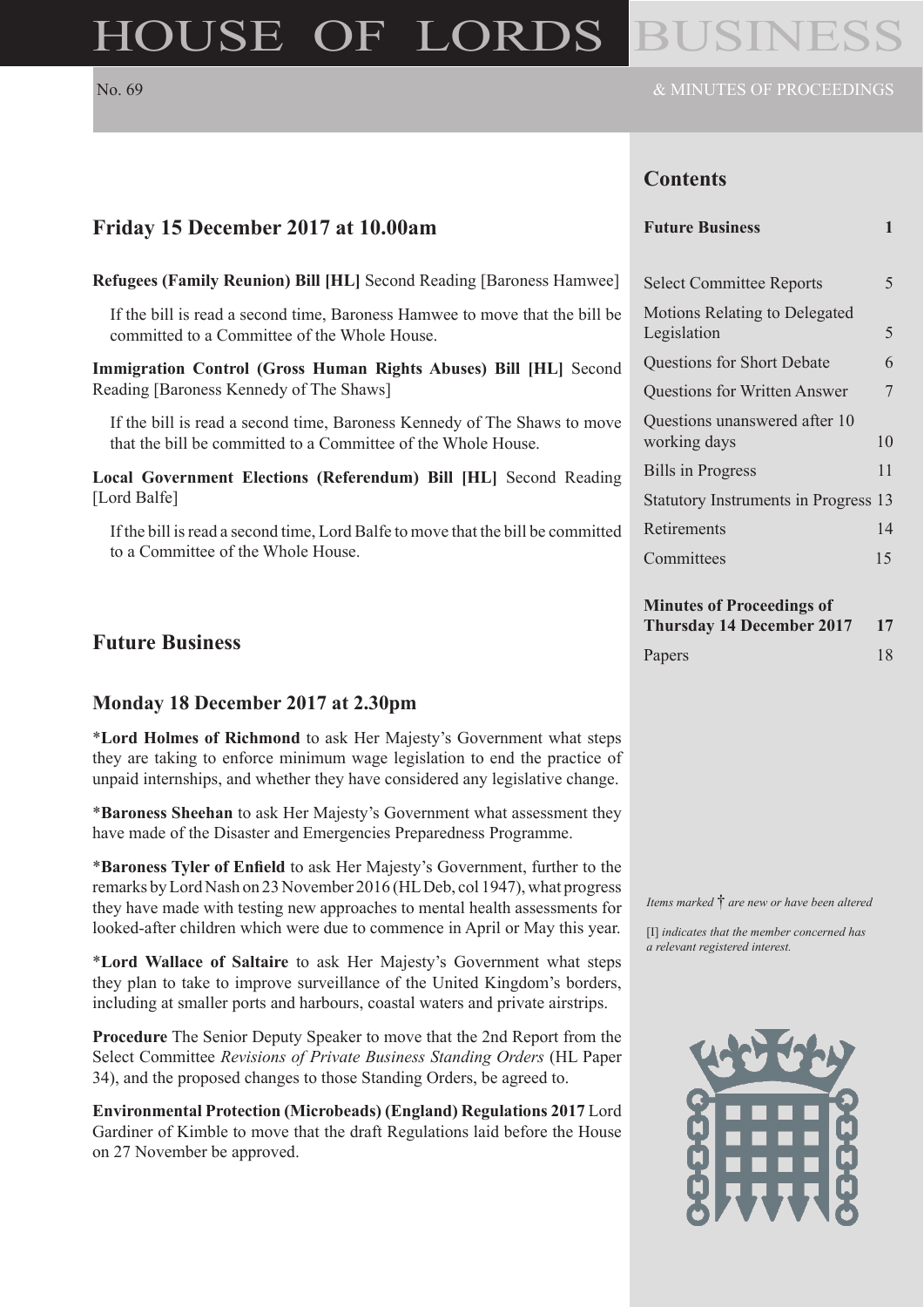**Sub-national Transport Body (Transport for the North) Regulations 2017** Baroness Sugg to move that the draft Regulations laid before the House on 16 November be approved. *11th Report from the Secondary Legislation Scrutiny Committee*

**Baroness Tyler of Enfield** to move that this House takes note of the Report from the Select Committee on Financial Exclusion *Tackling Financial Exclusion: A country that works for everyone?* (Session 2016–17, HL Paper 132).

**Lord Whitty** to move that this House takes note of the Report from the European Union Committee *Brexit: trade in non-financial services* (18th Report, Session 2016–17, HL Paper 135).

## **Tuesday 19 December 2017 at 11.00am**

†**Lord Burns** to move that this House takes note of the Report of the Lord Speaker's committee on the size of the House.

#### †*\*Oral Questions at 2.30pm*

\***Lord Naseby** to ask Her Majesty's Government whether they plan to review their policy on capping domestic energy prices in the light of measures taken by the energy industry to change tariffs to help those most at risk, and to increase competition.

\***Viscount Ridley** to ask Her Majesty's Government whether, in the light of Public Health England's decision to include vaping within its stop smoking campaign for 2017, they will review vaping regulations in line with the commitment in the Tobacco Control Plan for England; and if so, when.

\***Baroness Kennedy of The Shaws** to ask Her Majesty's Government what steps they are taking to support women to use the legal system to challenge sexual harassment in the workplace. [I]

*Topical oral question. Ballot to be drawn at 1pm on Friday 15 December.*

†*It is expected that the debate in the name of Lord Burns will be continue after oral questions.*

#### **Wednesday 20 December 2017 at 3.00pm**

\***Lord Oxburgh** to ask Her Majesty's Government when and how they intend to respond to the September 2016 report of the Parliamentary Advisory Group on Carbon Capture and Storage.

\***Baroness Cox** to ask Her Majesty's Government what is their assessment of the current situation in Syria.

\***Lord Thomas of Gresford** to ask Her Majesty's Government whether they will publish the advice they received from the Attorney General on the revocability of the notice to the European Council that was given by the Prime Minister on 29 March 2017, in accordance with Article 50(2) of the Treaty on European Union, of the United Kingdom's intention to withdraw from the European Union.

*Topical oral question. Ballot to be drawn at 1pm on Monday 18 December.*

**Baroness Kennedy of The Shaws** to move that this House takes note of the Report from the European Union Committee *Brexit: justice for families, individuals and businesses?* (17th Report, Session 2016–17, HL Paper 134).

**Baroness McIntosh of Pickering** to move that this House takes note of the Report from the Select Committee on the Licensing Act 2003 *The Licensing Act 2003: post-legislative scrutiny* (Session 2016– 17, HL Paper 146).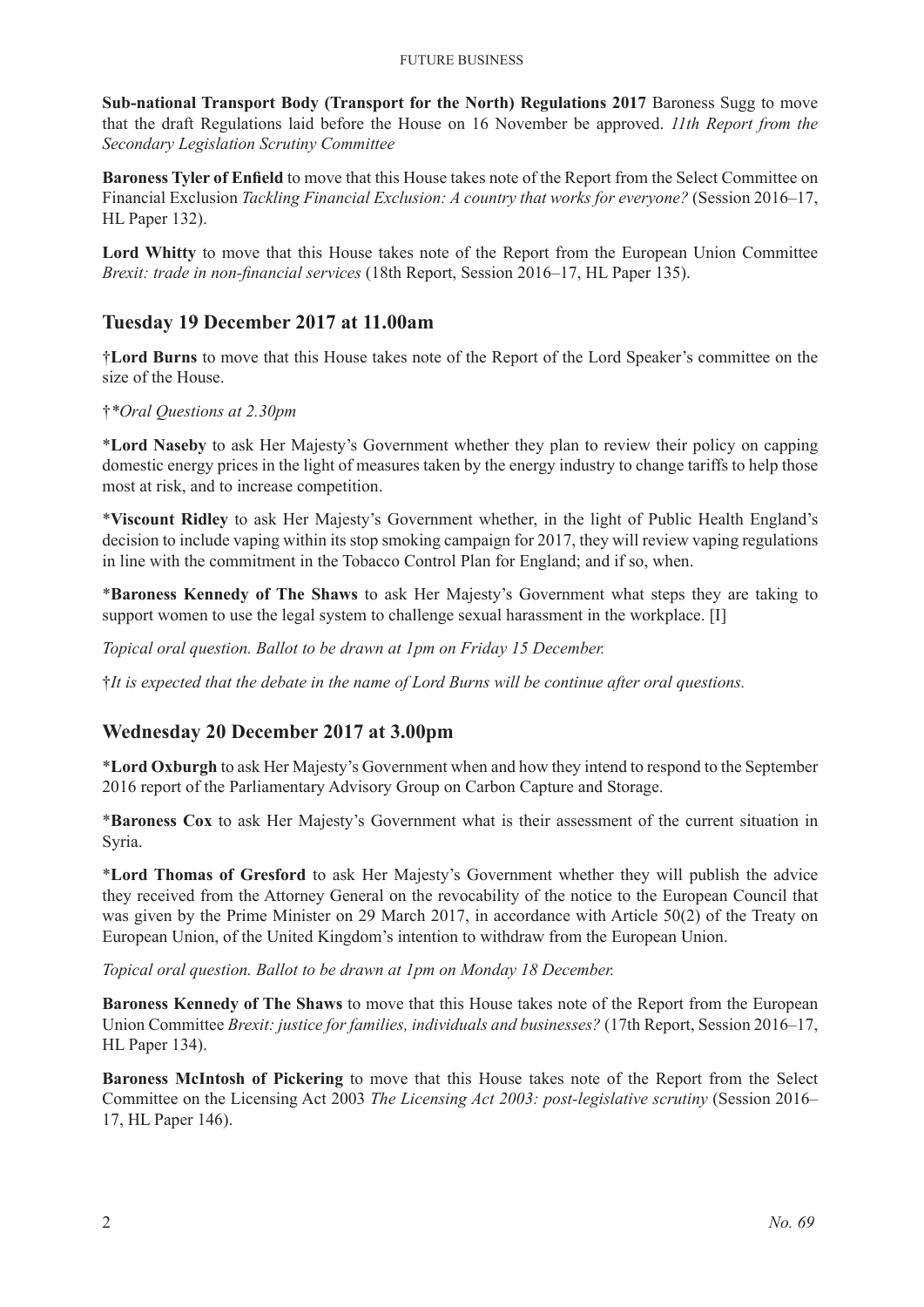#### Future Business

**The Earl of Selborne** to move that this House takes note of the Report from the Science and Technology Committee *Connected and Autonomous Vehicles: The future?* (2nd Report, Session 2016–17, HL Paper 115).

# **Thursday 21 December 2017 at 11.00am**

\***Lord Greaves** to ask Her Majesty's Government what is their assessment of the impact of the United Kingdom leaving the European Union on the provision of housing that people can afford. [I]

\***Lord Shipley** to ask Her Majesty's Government what is their estimate of the number of social homes that will be built as a consequence of the Budget Statement. [I]

\***Baroness Hussein-Ece** to ask Her Majesty's Government what equalities impact assessment they have undertaken into the implications of Brexit.

*Topical oral question. Ballot opens at 3pm on Friday 15 December, to be drawn at 1pm on Tuesday 19 December.*

**Baroness Walmsley** to move that this House takes note of the global effects of climate change on health. (*Balloted Debate, 2½ hours*)

**Lord Carrington of Fulham** to move that this House takes note of the impact of the trade in ivory on endangered species, and of the efforts being made to eliminate that trade while protecting the cultural heritage of antique ivory. (*Balloted Debate, 2½ hours*)

## **Monday 8 January 2018 at 2.30pm**

\***Lord Spicer** to ask Her Majesty's Government when they next plan to report to Parliament on Brexit.

\***Baroness Benjamin** to ask Her Majesty's Government what plans they have to commemorate the 70th anniversary of the arrival of the MV Empire Windrush at Tilbury Docks in June 1948 carrying Caribbean people who had been encouraged to emigrate to the United Kingdom by the Government.

\***Baroness Jones of Moulsecoomb** to ask Her Majesty's Government whether they intend to establish an independent environmental enforcement agency before the United Kingdom leaves the European Union.

\***Lord Roberts of Llandudno** to ask Her Majesty's Government what new arrangements they propose to introduce to support child refugees following the United Kingdom's withdrawal from the European Union.

**Lord Henley** to move that this House takes note of Her Majesty's Government's Industrial Strategy and of the case for boosting earning power and productivity across the United Kingdom with investment in the skills, businesses and infrastructure of the future.

#### **Tuesday 9 January 2018 at 2.30pm**

\***Baroness Burt of Solihull** to ask Her Majesty's Government what plans they have to equalise statutory pay received for shared parental leave by people of any gender.

\***Lord Kennedy of Southwark** to ask Her Majesty's Government how many families were homeless over Christmas 2017.

\***Lord Teverson** to ask Her Majesty's Government what action they are taking following the decision of the government of China to restrict the imports of foreign waste.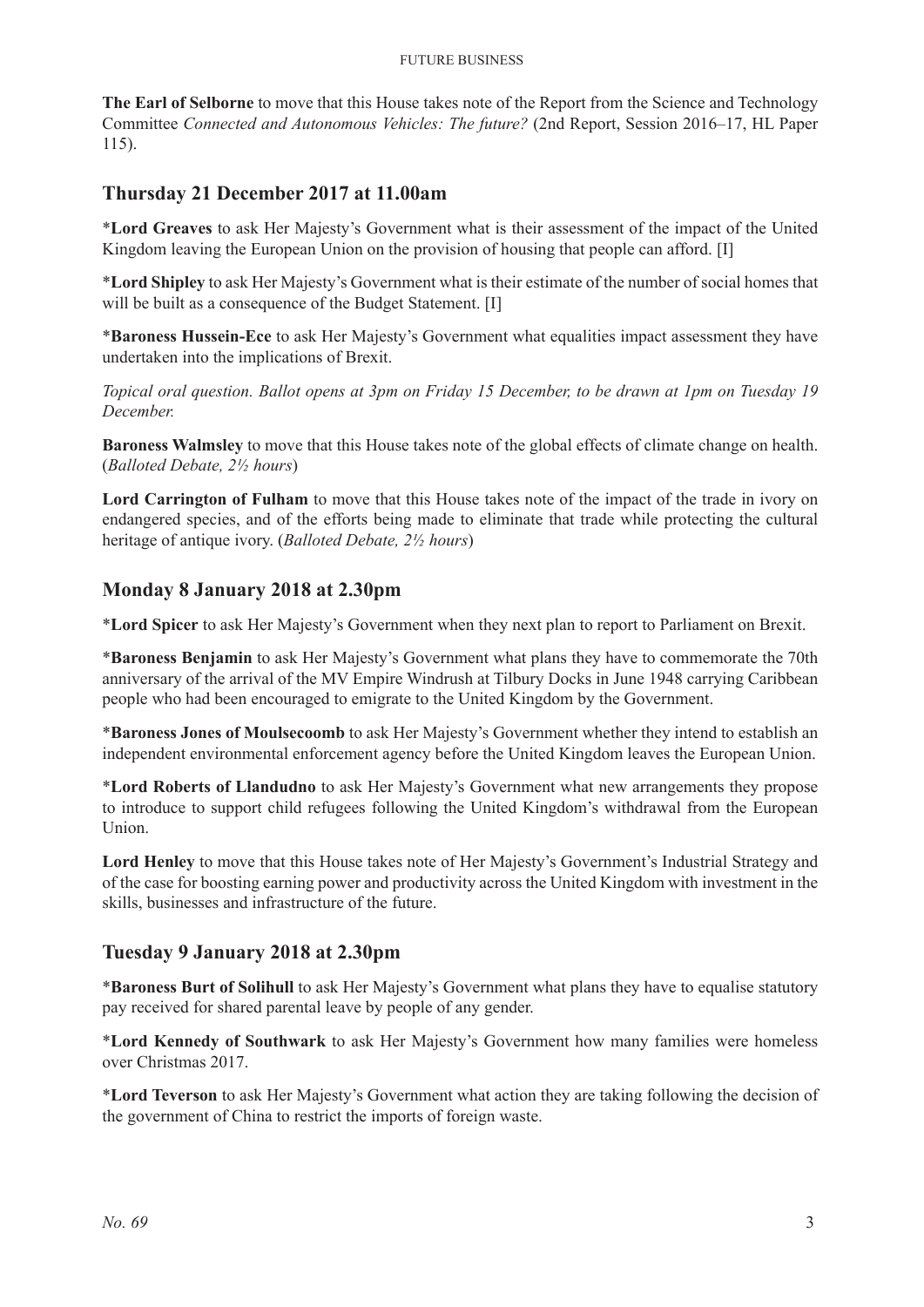## **Wednesday 10 January 2018 at 3.00pm**

\***Lord Clark of Windermere** to ask Her Majesty's Government, further to the Written Answer by Lord O'Shaughnessy on 27 November 2017 (HL3070), what assessment they have made of the operation of the "break glass clause" in the supply of agency nurses to hospital trusts from off-framework agencies.

\***Baroness Neville-Rolfe** to ask Her Majesty's Government what assessment they have made of the impact of investments in local roads on traffic congestion and productivity in local areas.

\***Lord Harries of Pentregarth** to ask Her Majesty's Government what action they are taking with the international community to ensure that Russia respects the territorial integrity of Georgia and withdraws its troops from Georgian soil.

**Data Protection Bill [HL]** Committee (day 3) [Lord Ashton of Hyde] *6th and 9th Reports from the Delegated Powers Committee*

**Criminal Justice (Scotland) Act 2016 (Consequential Provisions) Order 2017** Lord Duncan of Springbank to move that the draft Order laid before the House on 13 September 2017 be approved. *Considered in Grand Committee on 29 November 2017* (*Dinner break business*)

**Lord Foulkes of Cumnock** to move, as an amendment to the above motion, at end to insert "but that this House regrets that the draft Order includes provisions relating to the British Transport Police; and calls upon Her Majesty's Government to review the operation of those provisions in the light of concerns that incorporating British Transport Police into Police Scotland will reduce operational effectiveness."

## **Thursday 11 January 2018 at 11.00am**

†\***Lord Hannay of Chiswick** to ask Her Majesty's Government under what authority they notified on 3 July 2017 the United Kingdom's decision to withdraw from the London Fisheries Convention of 1962; and what account they took of the provisions of the Fishery Limits Act 1964 and of European Union Regulation 2371/2002 before making that decision.

†\***Baroness Jones of Whitchurch** to ask Her Majesty's Government how they will respond to the decision of the government of China to ban the import of waste plastic from the United Kingdom from January 2018.

†\***Baroness Thornton** to ask Her Majesty's Government, given the timing of the grant of additional funding to the National Health Service to prepare for winter at the end of November 2017, how they will assess the use and impact of that additional funding.

Lord Best to move that this House takes note of the performance of the United Kingdom's major housebuilders.

*Topical Question for Short Debate. Ballot opens at 10am on Monday 1 January, to be drawn at 12 noon on Tuesday 2 January.*

**Baroness Kidron** to move that this House takes note of the role played by social media and online platforms as news and content publishers.

**The Lord Bishop of Coventry** to ask Her Majesty's Government what is their post-conflict strategy for protecting the rights of religious and ethnic minorities in Iraq. (*1½ hours*)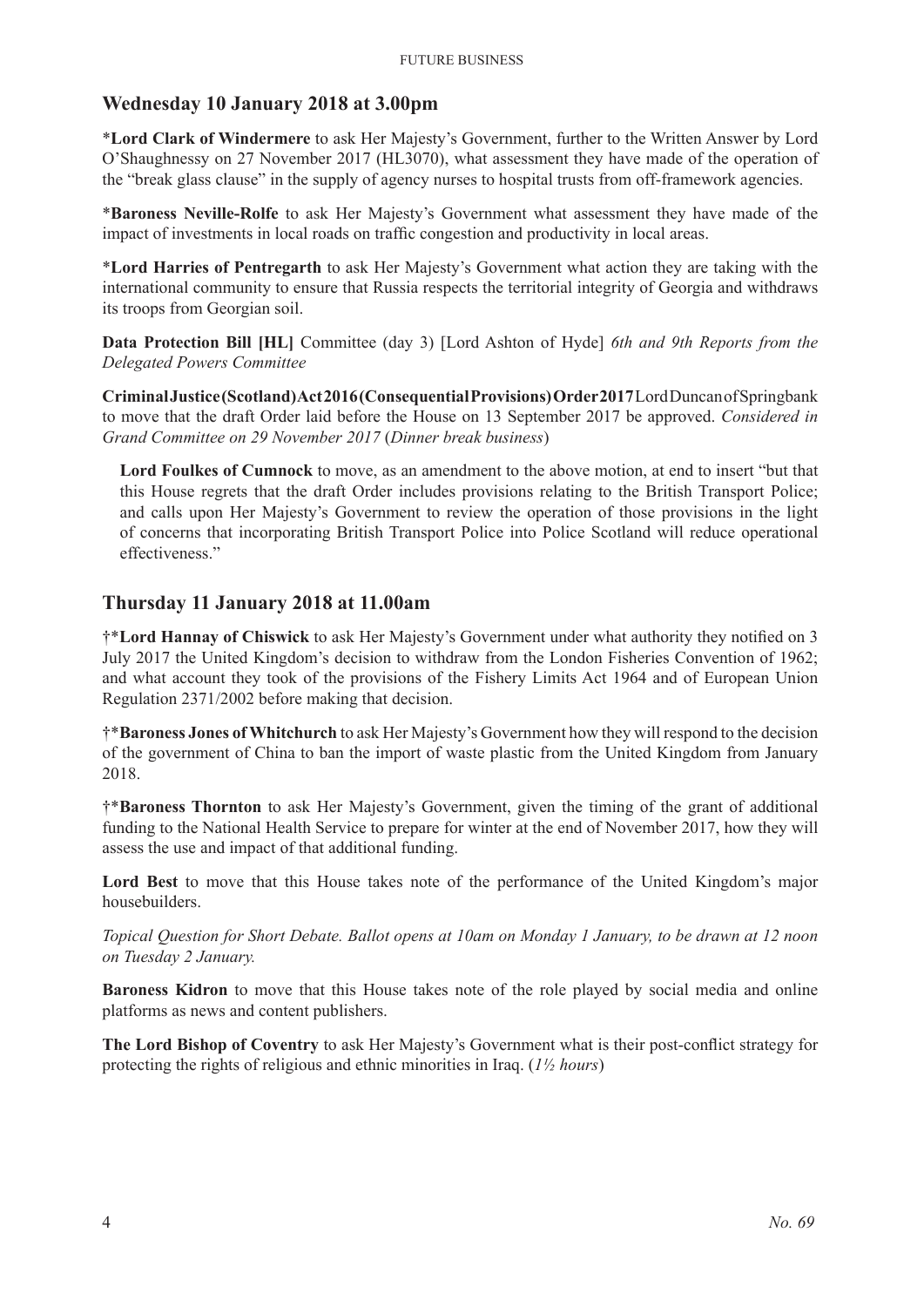# **Select Committee Reports**

*The date on which the report was published is in italics.*

**Lord Boswell of Aynho** to move that this House takes note of the Report from the European Union Committee *Brexit: the Crown Dependencies* (19th Report, Session 2016–17, HL Paper 136). *23 March*

**Lord Patel** to move that this House takes note of the Report from the Select Committee on the Longterm Sustainability of the NHS *The Long-term Sustainability of the NHS and Adult Social Care* (Session 2016–17, HL Paper 151). *5 April*

**Baroness Pitkeathley** to move that this House takes note of the Report from the Select Committee on Charities *Stronger charities for a stronger society* (Session 2016–17, HL Paper 133). *26 March*

**Lord Forsyth of Drumlean** to move that this House takes note of the Report from the Economic Affairs Committee *Brexit and the Labour Market* (1st Report, HL Paper 11). *21 July*

**Baroness Verma** to move that this House takes note of the Report from the European Union Committee *Operation Sophia: a failed mission* (2nd Report, HL Paper 5). *12 July*

**Lord Best** to move that this House takes note of the Report from the Communications Committee *Skills for theatre: Developing the pipeline of talent* (3rd Report, Session 2016–17, HL Paper 170). *3 May*

**Lord Jay of Ewelme** to move that this House takes note of the Report from the European Union Committee *Brexit: judicial oversight of the European Arrest Warrant* (6th Report, HL Paper 16). *27 July*

# **Motions Relating to Delegated Legislation**

**Lord Kirkwood of Kirkhope** to move that this House regrets that the Universal Credit (Housing Costs Element for Claimants Aged 18 to 21) (Amendment) Regulations 2017 have been published without the guidance which will be key to understanding how the legislation will work in practice (SI 2017/252). *28th Report from the Secondary Legislation Scrutiny Committee, Session 2016–17*

Lord German to move that this House regrets that the Social Security Benefit Up-rating Regulations 2017 do not take account of the impact of leaving the European Union on the state pensions of United Kingdom citizens living in the European Union (SI 2017/349).

Lord Hodgson of Astley Abbotts to move that this House regrets that the Universal Credit (Tenant Incentive Scheme) Amendment Regulations 2017 may disadvantage some of the poorest members of society (SI 2017/427).

**Baroness Suttie** to move that this House regrets that the draft Transparency of Donations and Loans etc. (Northern Ireland Political Parties) Order 2018 does not provide for transparency of political donations in Northern Ireland dating back to 1 January 2014 as provided for in the Northern Ireland (Miscellaneous Provisions) Act 2014, thereby preventing proper scrutiny of donations to political parties in Northern Ireland during the European Union referendum campaign.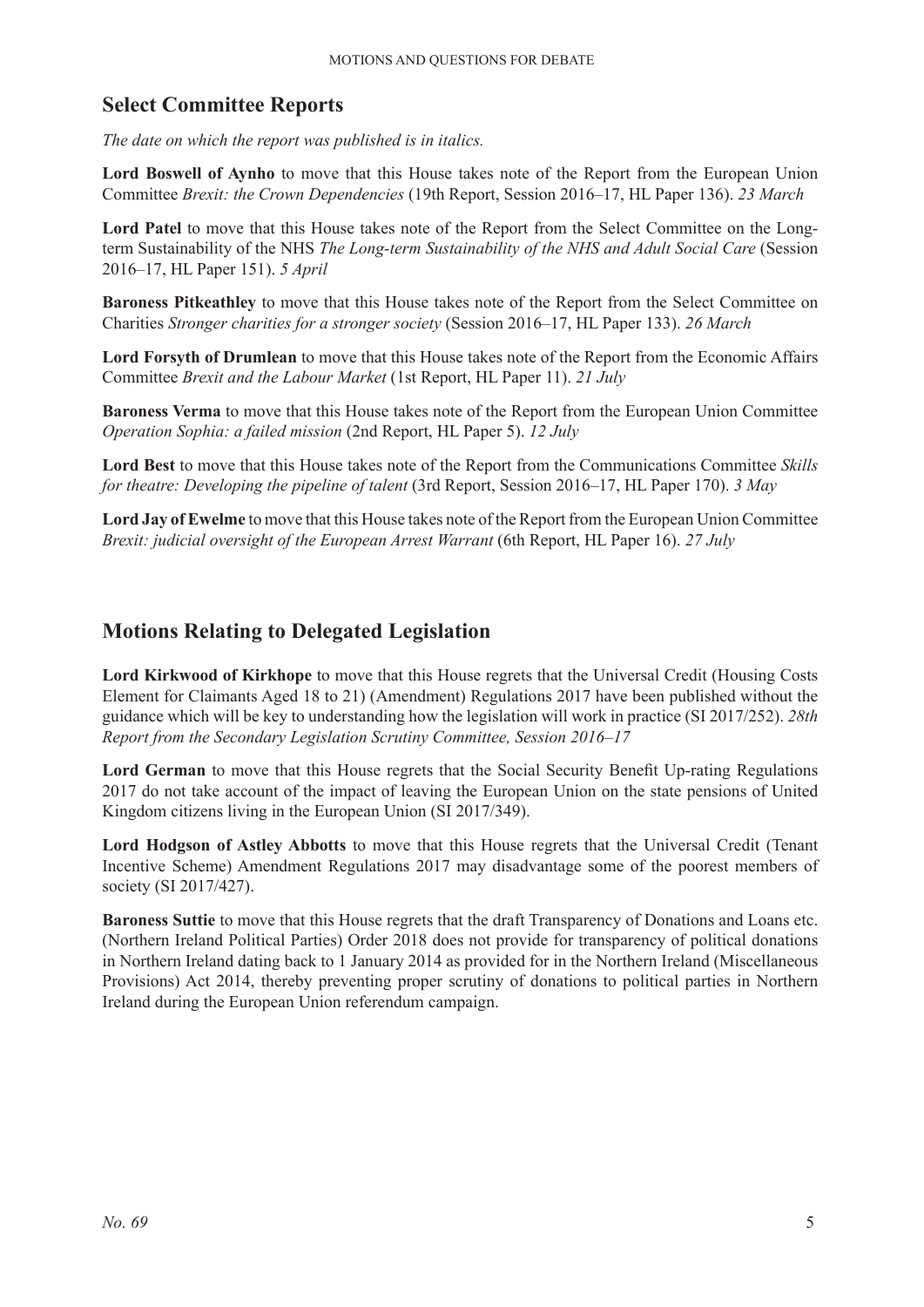†**Baroness Jones of Whitchurch** to move that this House regrets that the Water Abstraction (Specified Enactments) Regulations 2017 (SI 2017/1042), the Water Abstraction and Impounding (Exemptions) Regulations 2017 (SI 2017/1044), the Water Abstraction (Revocations etc.) (England) Order 2017 (SI 2017/1046), and the Water Abstraction (Transitional Provisions) Regulations 2017 (SI 2017/1047) have missed the 2012 deadline set in the European Union Water Framework Directive which has required Her Majesty's Government to explain their general implementation of the legislation to the European Commission; notes that the Regulations draw on a consultation exercise originally carried out in 2009 and then repeated in 2016; and considers that the delays cast doubt on the ability of the Department for Environment, Food and Rural Affairs to handle the volume of secondary legislation that will result from the Brexit process. *10th Report from the Secondary Legislation Scrutiny Committee*

# **Questions for Short Debate**

*Time limit 1 hour or 1½ hours.*

†**Lord Prior of Brampton** to ask Her Majesty's Government what assessment they have made of the impact of their Industrial Strategy. (*14 December*)

†**Baroness Thornton** to ask Her Majesty's Government what assessment they have made of the impact of the marketing of GP services in London by the company babylon on GPs' patient lists and on primary care. (*14 December*)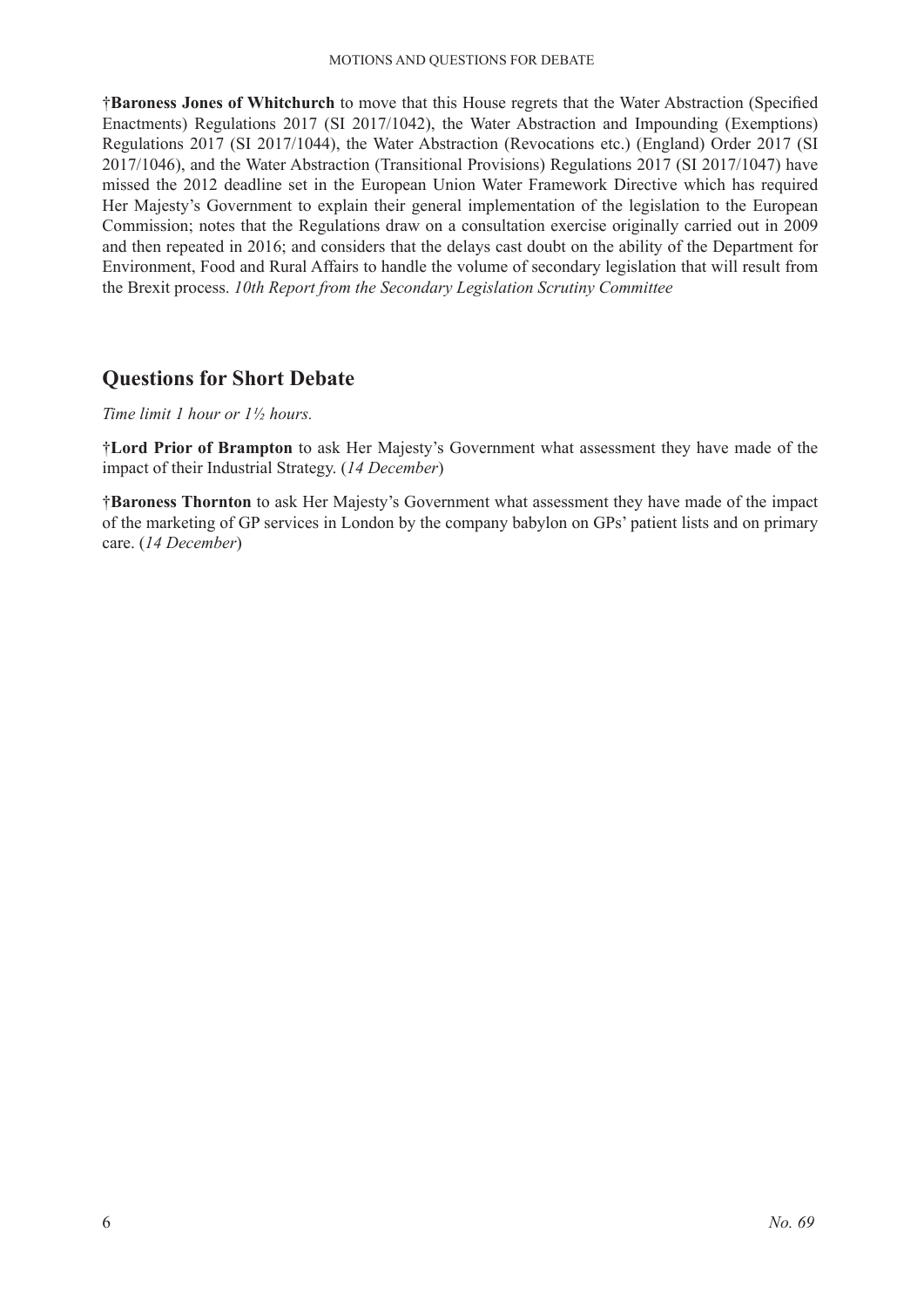# **Questions for Written Answer**

#### *Tabled on 14 December and due for answer by 2 January 2018.*

**Lord Bassam of Brighton** to ask Her Majesty's Government what assessment they have made of whether the ability of NHS doctors to provide the most clinically appropriate treatment to patients is being constrained by rules imposed by the General Medical Council, which are interpreted by doctors to limit them to using drugs within the scope of EU marketing authorisations and therefore may prevent doctors from exercising their clinical judgment to provide off-label and unlicensed medicines to NHS patients when it is clinically appropriate to do so. HL4182

**Lord Berkeley** to ask Her Majesty's Government what is the average cost to Network Rail of a bridge strike by a truck; how many instances of bridge strikes have been recorded in each of the past five years; and whether they encourage Network Rail to claim from the drivers of the trucks involved (1) a reimbursement of repair costs, (2) Schedule 8 payments to train operators, and (3) other related costs.

HL4183

**Lord Bird** to ask Her Majesty's Government whether they intend to press the Royal Borough of Kensington and Chelsea to install sprinklers in the neighbouring blocks to Grenfell Tower as quickly as possible; and what steps they will take if no such sprinklers are installed. HL4184

**Lord Brooke of Alverthorpe** to ask Her Majesty's Government how much funding is allocated to adult eating disorder services in the NHS; and how much of that allocated funding has reached front-line services in each of the past five years. HL4185

**Lord Brooke of Alverthorpe** to ask Her Majesty's Government, following the report of the Parliamentary and Health Services Ombudsman, *Ignoring the alarms: how NHS eating disorder services are failing patients* (HC 634), published on 6 December, what is their assessment of the conclusion of that report that funding for the eating disorder services in the case of Miss B was "woefully inadequate". HL4186

**Lord Brooke of Alverthorpe** to ask Her Majesty's Government, following the conclusions of the report of the Parliamentary and Health Services Ombudsman, *Ignoring the alarms: how NHS eating disorder services are failing patients* (HC 634), published on 6 December, whether they have any plans to increase funding to eating disorder services in the NHS. HL4187

**Lord Brooke of Alverthorpe** to ask Her Majesty's Government, following the conclusions of the Parliamentary and Health Services Ombudsman, *Ignoring the alarms: how NHS eating disorder services are failing patients* (HC 634), published on 6 December, whether they have any plans to give adult eating disorder services parity of esteem with child and adolescent eating disorder services in the NHS.

HL4188

**Lord Brooke of Alverthorpe** to ask Her Majesty's Government, following the conclusions of the Parliamentary and Health Services Ombudsman, *Ignoring the alarms: how NHS eating disorder services are failing patients* (HC 634), published on 6 December, what assessment they have made of the recommendations set out in that report; and what discussions they have held with the General Medical Council on reviewing the eating disorders training for junior doctors. HL4189

**Lord Browne of Belmont** to ask Her Majesty's Government how many prisoners convicted of murder were held in an open prison in each of the last five years. HL4190

**Lord Browne of Belmont** to ask Her Majesty's Government how many teachers from overseas have been awarded qualified teacher status in the UK in each of the last three years, broken down by country.

HL4191

**Lord Browne of Belmont** to ask Her Majesty's Government what discussions they have held with international counterparts on the smuggling of illegal tobacco across the EU and into the UK. HL4192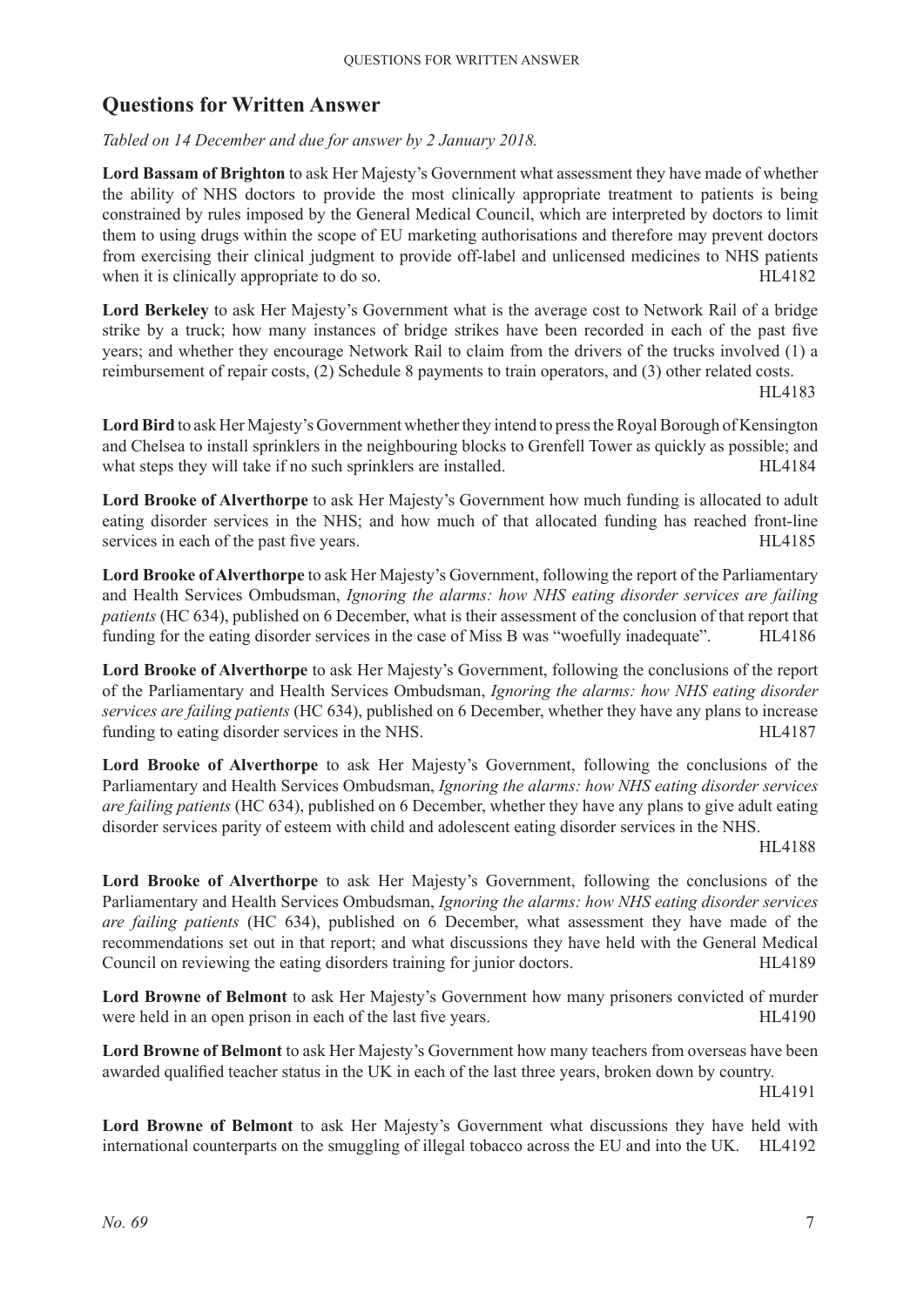**Lord Browne of Belmont** to ask Her Majesty's Government what procedures are in place for members of the armed forces who present with learning difficulties. HL4193

**Lord Browne of Belmont** to ask Her Majesty's Government how often they meet their counterparts in (1) Northern Ireland, and (2) Wales, to discuss the examination arrangements for (a) GCSEs, and (b) A Levels. HL4194

**Lord Browne of Belmont** to ask Her Majesty's Government what steps they are taking to expand health service capacity in areas of expected high population growth. HL4195

**Baroness Cox** to ask Her Majesty's Government, following the suspension of their financial support to the Free Syrian Police, what assessment they have made of the use of funds provided to the armed Syrian opposition; whether those funds are supporting the administration of areas controlled by extremist groups including Hayat Tahrir Ash Sham and Ahrar Ash Sham; and if so, whether they will suspend all such financial support. HL4196

**Baroness Cox** to ask Her Majesty's Government, further to the Written Answer by Lord Bates on 23 October (HL1710), which 16 Syrian councils have received funds; whether any of those councils are in areas controlled by extremist groups including Hayat Tahrir Ash Sham and Ahrar Ash Sham; what assessment they have made of whether those funds might be exploited by such groups; and whether they intend to suspend all such financial support. The summary support of the support of the support of the support of the support of the support of the support of the support of the support of the support of the support of the

Lord Hylton to ask Her Majesty's Government what is their assessment of the prospects for further ceasefires in Syria; and whether they consider local ceasefires to be as important as wider UN initiatives. HL4198

**Lord Hylton** to ask Her Majesty's Government what action they are taking to prevent further deaths from communicable diseases in Eastern Ghouta; and whether they intend to facilitate evacuation, if necessary by air, for acute medical diseases. HL4199

**Baroness Kennedy of Cradley** to ask Her Majesty's Government which local authorities have so far been allocated funds from the Pothole Action Fund. HL4200

**Baroness Kennedy of Cradley** to ask Her Majesty's Government what action they are taking to help local authorities detect procurement bid rigging in contracts for which they are responsible. HL4201

**Baroness Kennedy of Cradley** to ask Her Majesty's Government how many drone drops outside prisons have been intercepted by the authorities in the last two years. HL4202

**Baroness Kennedy of Cradley** to ask Her Majesty's Government what is the timescale for the reopening of the Oxford–Cambridge rail link. HL4203

**Baroness Kennedy of Cradley** to ask Her Majesty's Government how many high voltage direct current interconnectors are in place between the UK and other countries. HL4204

**Baroness Kennedy of Cradley** to ask Her Majesty's Government what action they are taking to assist local authorities to deter fly-tipping. HL4205

**Lord Kennedy of Southwark** to ask Her Majesty's Government how many scholarships and fellowships have been awarded by the Commonwealth Scholarship Commission in each year since 2010; for which courses; and in which locations. HL4206

**Lord Kennedy of Southwark** to ask Her Majesty's Government how many new homes have been built in Ebbsfleet since the creation of the Ebbsfleet Development Corporation. HL4207 [I]

**Lord Kennedy of Southwark** to ask Her Majesty's Government how many new jobs have been created in Ebbsfleet since the creation of the Ebbsfleet Development Corporation. HL4208 [I]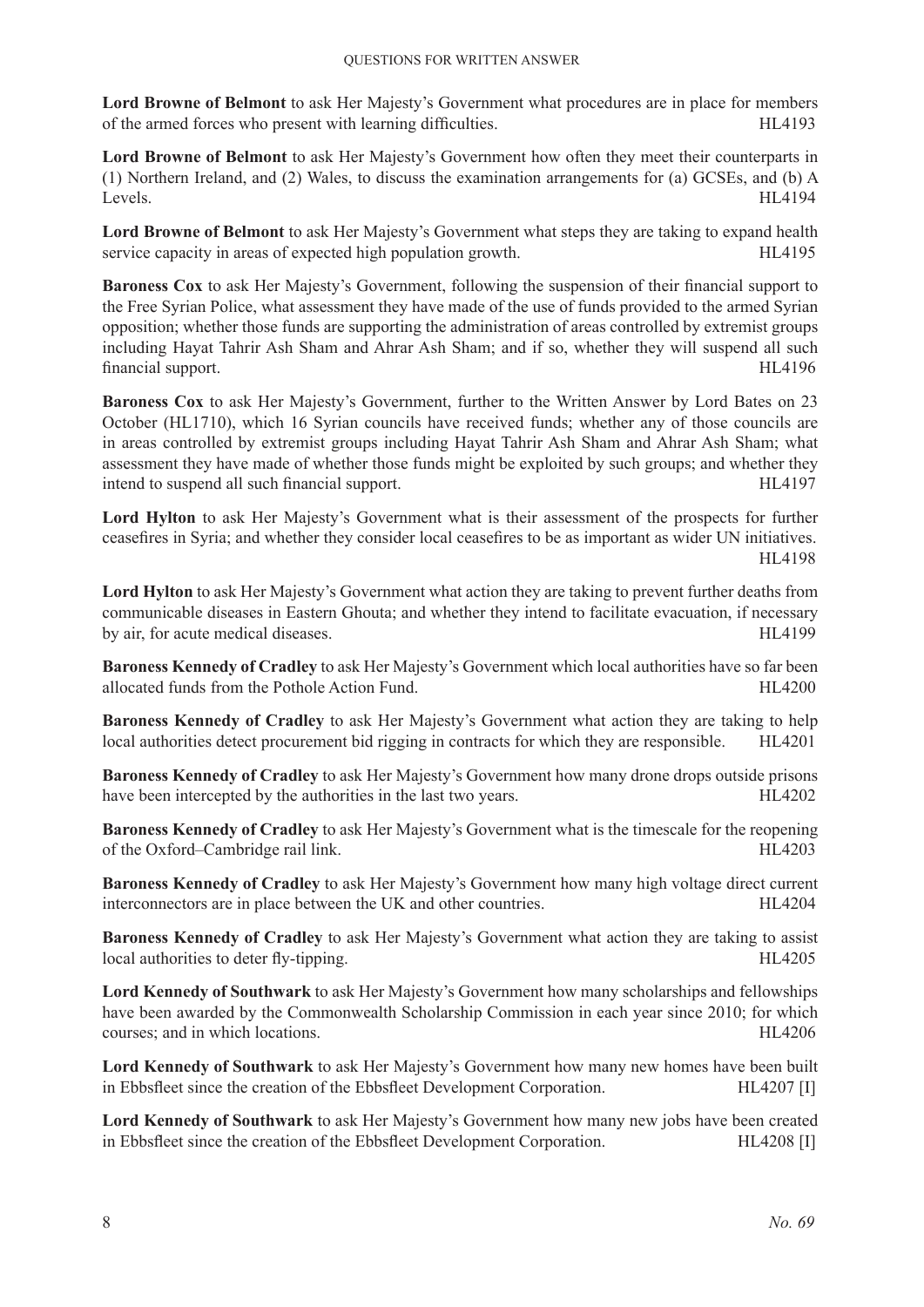**Lord Kennedy of Southwark** to ask Her Majesty's Government how many members of the Valuation Tribunal for England there are; and how many cases that Tribunal has heard in each year since 2010.

HL4209 [I]

**Lord Kennedy of Southwark** to ask Her Majesty's Government what action they are taking to eliminate fuel poverty. HL4210

**Lord Kennedy of Southwark** to ask Her Majesty's Government what action the Department for Communities and Local Government plans to take regarding the result of its last staff survey that just one in five employees thought the department managed change well. HL4211

**Lord Laird** to ask Her Majesty's Government whether the Court of Justice of the European Union will continue to have jurisdiction in the UK after Brexit in relation to the General Data Protection Regulation. HL4212

**Lord Laird** to ask Her Majesty's Government what consultations they have held with the parties in Northern Ireland on whether Northern Ireland will be subject to the General Data Protection Regulation after Brexit. HL4213

**Lord Laird** to ask Her Majesty's Government what will be the status in the UK after Brexit of previous decisions by the Court of Justice of the European Union, such as the Judgement of 6 October 2015 in *Maximillian Schrems v Data Protection Commissioner*. HL4214

**Baroness McGregor-Smith** to ask Her Majesty's Government what they are doing to ensure that pension rights for women are equal to those for men, with particular reference to those women born in the 1950s and affected by the changes to the state pension under the Pensions Act 1995 and Pensions Act 2011.

HL4215

**Lord Myners** to ask Her Majesty's Government following the comments by the Secretary of State for Exiting the EU on the Andrew Marr Show on 10 December that the Brussels undertaking was "more of a statement of intent than (it was) a legally enforceable thing", whether those comments represent their official policy. HL4216

**Baroness Northover** to ask Her Majesty's Government what is their assessment of the analysis by the Trade Division of the Commonwealth Secretariat, *Trade Implications of Brexit for Developing Countries*.

HL4217

**Baroness Northover** to ask Her Majesty's Government what assessment they have made of the scale of the potential impact of the application of most favoured nation tariffs on developing Commonwealth countries. HL4218

**Baroness Northover** to ask Her Majesty's Government what assessment they have made of the intracountry trade in the EU that originates in developing Commonwealth countries and first enters the EU via the UK. HL4219

**Baroness Northover** to ask Her Majesty's Government what action they are taking in talks with the EU to address any negative consequences of Brexit for developing Commonwealth countries. HL4220

**Baroness Northover** to ask Her Majesty's Government what action they will take at the Commonwealth Heads of Government Meeting to reassure developing Commonwealth countries about measures taken to reduce the impact of Brexit on them. HL4221

**Baroness Northover** to ask Her Majesty's Government what assessment they have made of the size of any increase in trade with Commonwealth countries in the event that the UK leaves the EU. HL4222

**Baroness Sheehan** to ask Her Majesty's Government how many children have been brought to the UK from Northern France and other parts of Europe under section 67 of the Immigration Act 2017. HL4223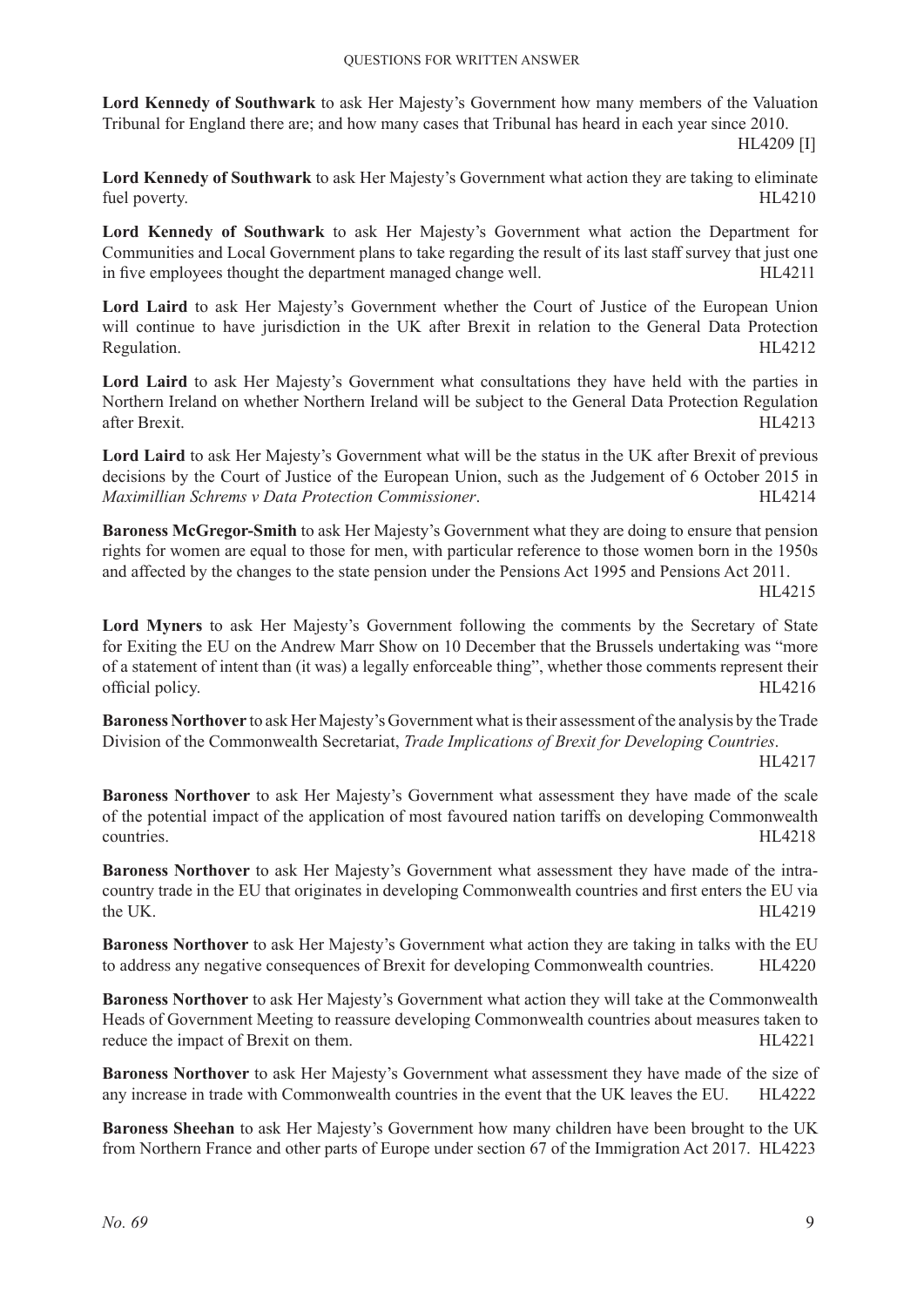**Lord Wasserman** to ask Her Majesty's Government, further to the Written Ministerial Statement byBaroness Williams of Trafford on 11 December (HLWS325), what role Police and Crime Commissioners are expected to play in relation to their new approach to the threat of economic crime. HL4224

**Lord Wasserman** to ask Her Majesty's Government, further to the Written Ministerial Statement by Baroness Williams of Trafford on 11 December (HLWS328), whether Police and Crime Commissioners were consulted as part of the Home Office review of the Scrap Metal Dealers Act 2013; and if so, what contribution they made to that review. HL4225

**Lord Wasserman** to ask Her Majesty's Government, further to the Written Answer by Baroness Williams of Trafford on 11 December (HL3775), which police forces in England and Wales took part in the week of action to tackle knife crime under Operation Sceptre. HL4226

# **Questions unanswered after 10 working days**

*The questions asked on the dates shown in bold were due for answer by the dates in brackets. The Government department responsible for answering each Question is shown in square brackets.*

**29 November** (13 December) HL3730 Lord Scriven [Foreign and Commonwealth Office]

**30 November** (14 December) HL3774 Lord Hay of Ballyore [Northern Ireland Office]

*Number of questions allocated to each department which are unanswered after 10 working days*

Foreign and Commonwealth Office (1)

Northern Ireland Office (1)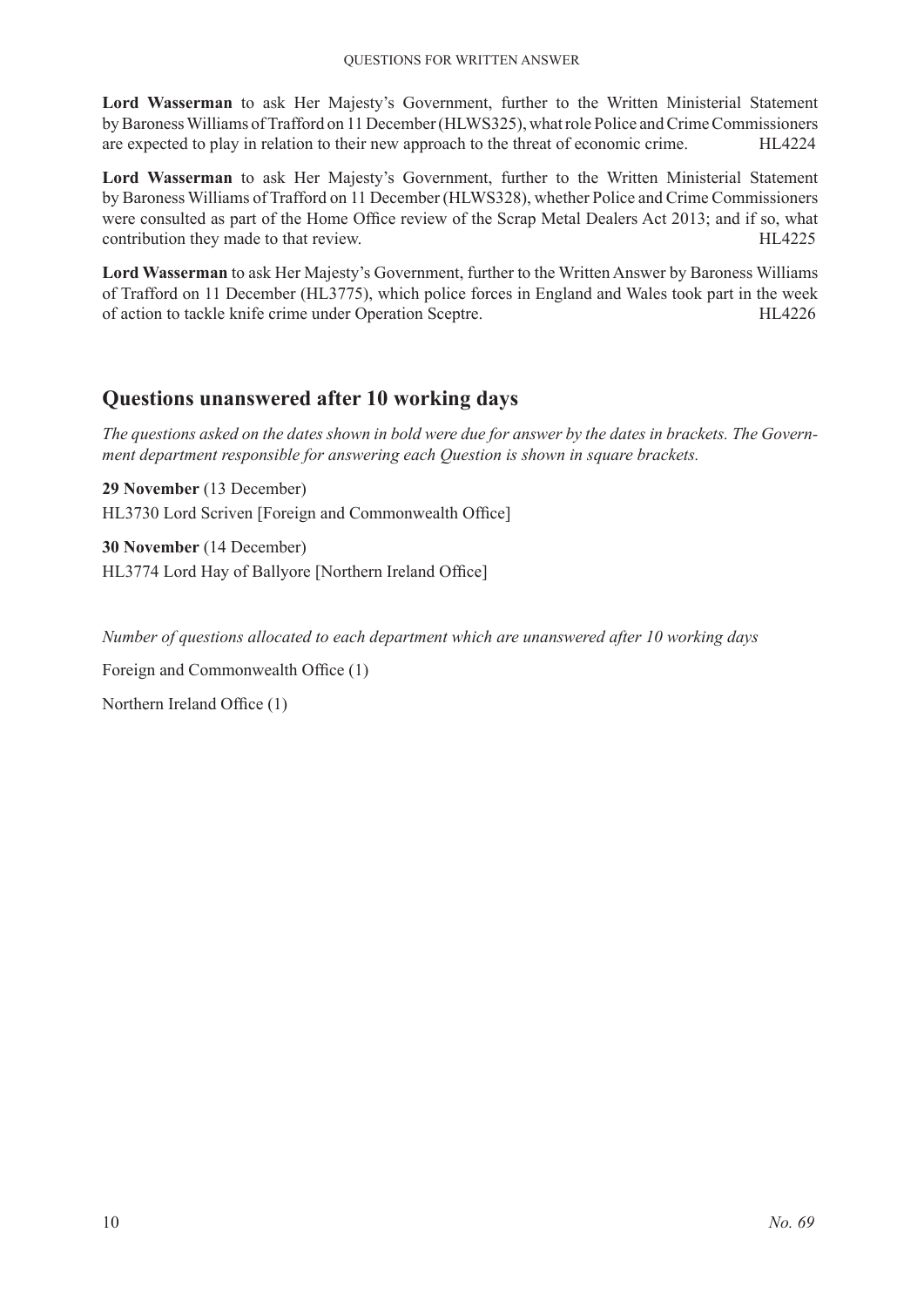# **Bills in Progress**

|                                                                                              | <b>Type of Bill</b> | To be<br>considered |
|----------------------------------------------------------------------------------------------|---------------------|---------------------|
| <b>Waiting for Second Reading</b>                                                            |                     |                     |
| Succession to Peerages Bill [HL]                                                             | Private Member's    |                     |
| Refugees (Family Reunion) Bill [HL]                                                          | Private Member's    | 15 December         |
| Conscientious Objection (Medical Activities) Bill [HL]                                       | Private Member's    |                     |
| House of Lords Bill [HL]                                                                     | Private Member's    |                     |
| Immigration Control (Gross Human Rights Abuses) Bill [HL]                                    | Private Member's    | 15 December         |
| Local Government Elections (Referendum) Bill [HL]                                            | Private Member's    | 15 December         |
| Registration of Marriage Bill [HL]                                                           | Private Member's    |                     |
| Open Skies Agreement (Membership) Bill [HL]                                                  | Private Member's    |                     |
| Ecumenical Marriage Bill [HL]                                                                | Private Member's    |                     |
| Family Relationships (Impact Assessment and Targets) Bill [HL]                               | Private Member's    |                     |
| Criminal Records Bill [HL]                                                                   | Private Member's    |                     |
| Bat Habitats Regulation Bill [HL]                                                            | Private Member's    |                     |
| Civil Partnership Act 2004 (Amendment) (Sibling Couples) Bill                                | Private Member's    |                     |
| [HL]                                                                                         |                     |                     |
| Divorce (Financial Provision) Bill [HL]                                                      | Private Member's    |                     |
| Duchy of Cornwall Bill [HL]                                                                  | Private Member's    |                     |
| Children Act 1989 (Amendment) (Female Genital Mutilation) Bill                               | Private Member's    |                     |
| [HL]                                                                                         |                     |                     |
| European Union (Information, etc.) Bill [HL]                                                 | Private Member's    |                     |
| Anonymity (Arrested Persons) Bill [HL]                                                       | Private Member's    |                     |
| BBC (Independence) Bill [HL]                                                                 | Private Member's    |                     |
| Local Housing Authority Debt Bill [HL]                                                       | Private Member's    |                     |
| Access to Palliative Care Bill [HL]                                                          | Private Member's    |                     |
| Cohabitation Rights Bill [HL]                                                                | Private Member's    |                     |
| Voting Age (Reduction) Bill [HL]                                                             | Private Member's    |                     |
| Abortion (Foetus Protection) Bill [HL]                                                       | Private Member's    |                     |
| Extension of Franchise (House of Lords) Bill [HL]                                            | Private Member's    |                     |
| EEA Nationals (Indefinite Leave to Remain) Bill [HL]                                         | Private Member's    |                     |
| Victims of Crime (Rights, Entitlements, and Notification of Child<br>Sexual Abuse) Bill [HL] | Private Member's    |                     |
| Schools (Mental Health and Wellbeing) Bill [HL]                                              | Private Member's    |                     |
| Policing Resources Bill [HL]                                                                 | Private Member's    |                     |
| Certificate of Loss Bill [HL]                                                                | Private Member's    |                     |
| Opticians Act 1989 (Amendment) Bill [HL]                                                     | Private Member's    |                     |
| Digital Economy Act 2017 (Amendment) (Definition of Extreme<br>Pornography) Bill [HL]        | Private Member's    |                     |
| Marriage Act 1949 (Amendment) Bill [HL]                                                      | Private Member's    |                     |
| Right to Die at Home Bill [HL]                                                               | Private Member's    |                     |
| Learning Disabilities (Review of Services) Bill [HL]                                         | Private Member's    |                     |
| European Union (Referendum on the Withdrawal Agreement) Bill<br>[HL]                         | Private Member's    |                     |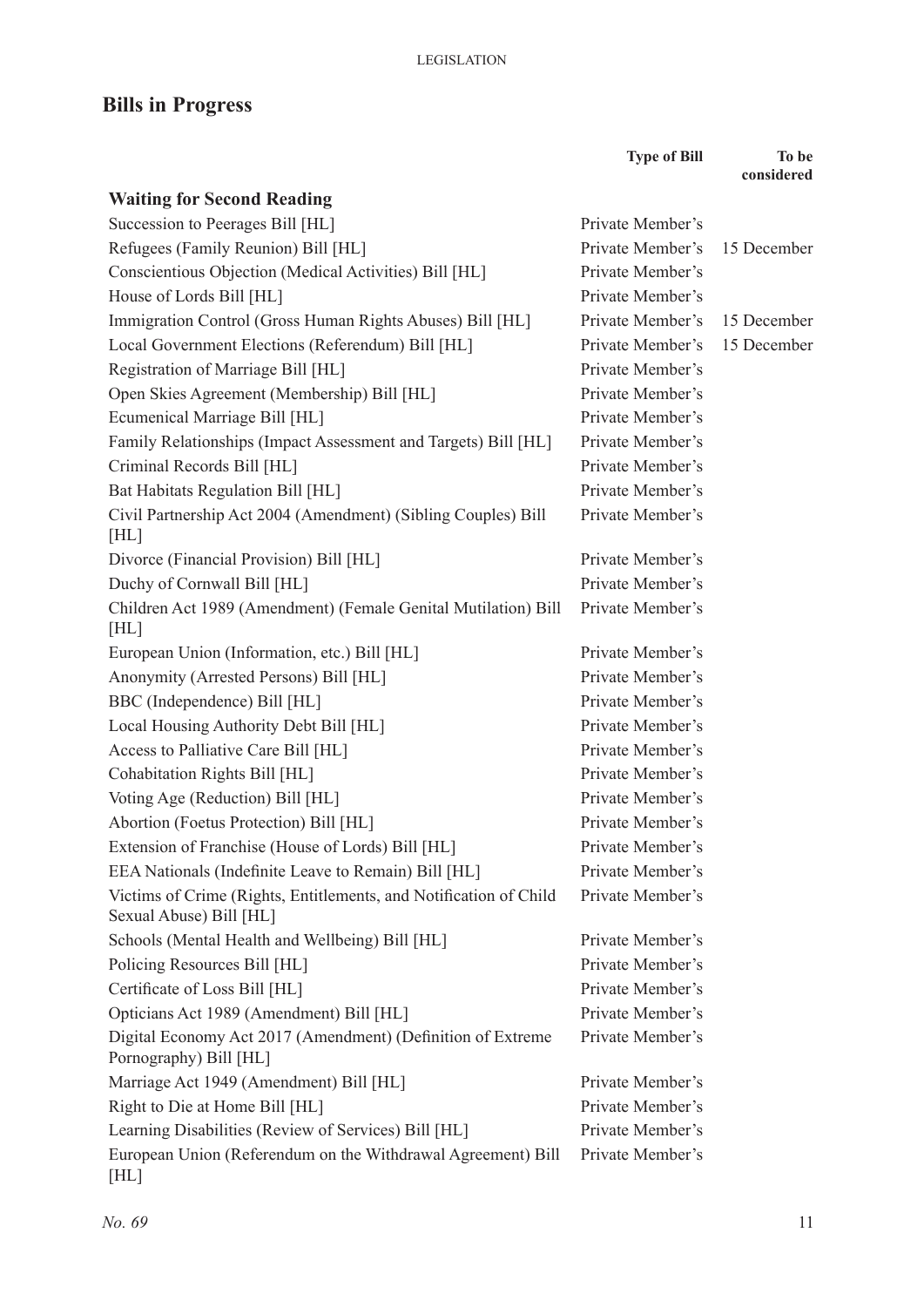| Road Traffic Offenders (Surrender of Driving Licences Etc) Bill<br>[HL]                                      | Private Member's |            |
|--------------------------------------------------------------------------------------------------------------|------------------|------------|
| Elections and Referendums (Advertising) Bill [HL]                                                            | Private Member's |            |
| Abortion (Disability Equality) Bill [HL]                                                                     | Private Member's |            |
| Heritage Railways and Tramways (Voluntary Work) Bill [HL]                                                    | Private Member's |            |
| Unaccompanied Asylum Seeking Children (Legal Advice and<br>Appeals) Bill [HL]                                | Private Member's |            |
| BBC Licence Fee Bill [HL]                                                                                    | Private Member's |            |
| Cosmetic Surgery (Standards) Bill [HL]                                                                       | Private Member's |            |
| Awards for Valour (Protection) Bill [HL]                                                                     | Private Member's |            |
| Modern Slavery (Transparency in Supply Chains) Bill [HL]                                                     | Private Member's |            |
| Property Boundaries (Resolution of Disputes) Bill [HL]                                                       | Private Member's |            |
| Civil Partnership Act 2004 (Amendment) (Mixed Sex Couples)<br>Bill [HL]                                      | Private Member's |            |
| Genocide Determination Bill [HL]                                                                             | Private Member's |            |
| Kew Gardens (Leases) Bill [HL]                                                                               | Private Member's |            |
| Carbon Emission Reductions Bill [HL]                                                                         | Private Member's |            |
| Automatic Electoral Registration Bill [HL]                                                                   | Private Member's |            |
| <b>Committed to an Unopposed Bill Committee</b>                                                              |                  |            |
| Richmond Burgage Pastures Bill [HL]                                                                          | Private          |            |
| University of London Bill [HL]                                                                               | Private          |            |
| City of London Corporation (Open Spaces) Bill                                                                | Private          |            |
| <b>Committed to a Committee of the Whole House</b>                                                           |                  |            |
| House of Lords (Hereditary Peers) (Abolition of By-Elections)<br>Bill [HL] (Queen's consent to be signified) | Private Member's |            |
| Age of Criminal Responsibility Bill [HL]                                                                     | Private Member's |            |
| Modern Slavery (Victim Support) Bill [HL]                                                                    | Private Member's |            |
| Asset Freezing (Compensation) Bill [HL]                                                                      | Private Member's |            |
| Unpaid Work Experience (Prohibition) Bill [HL]                                                               | Private Member's |            |
| Democratic Political Activity (Funding and Expenditure) Bill<br>[HL]                                         | Private Member's |            |
| Equality Act 2010 (Amendment) (Disabled Access) Bill [HL]                                                    | Private Member's |            |
| Home Education (Duty of Local Authorities) Bill [HL]                                                         | Private Member's |            |
| Creditworthiness Assessment Bill [HL]                                                                        | Private Member's |            |
| <b>Waiting for Report</b>                                                                                    |                  |            |
| Data Protection Bill [HL] (Queen's and Prince of Wales's consents<br>to be signified)                        | Government       | 10 January |
| Sanctions and Anti-Money Laundering Bill [HL]                                                                | Government       |            |
| <b>Sent to the Commons</b>                                                                                   |                  |            |
| Armed Forces (Flexible Working) Bill [HL]                                                                    | Government       |            |
| Financial Guidance and Claims Bill [HL]                                                                      | Government       |            |
| Space Industry Bill [HL]                                                                                     | Government       |            |
| <b>Returned to the Commons amended</b>                                                                       |                  |            |
| Telecommunications Infrastructure (Relief from Non-Domestic<br>Rates) Bill                                   | Government       |            |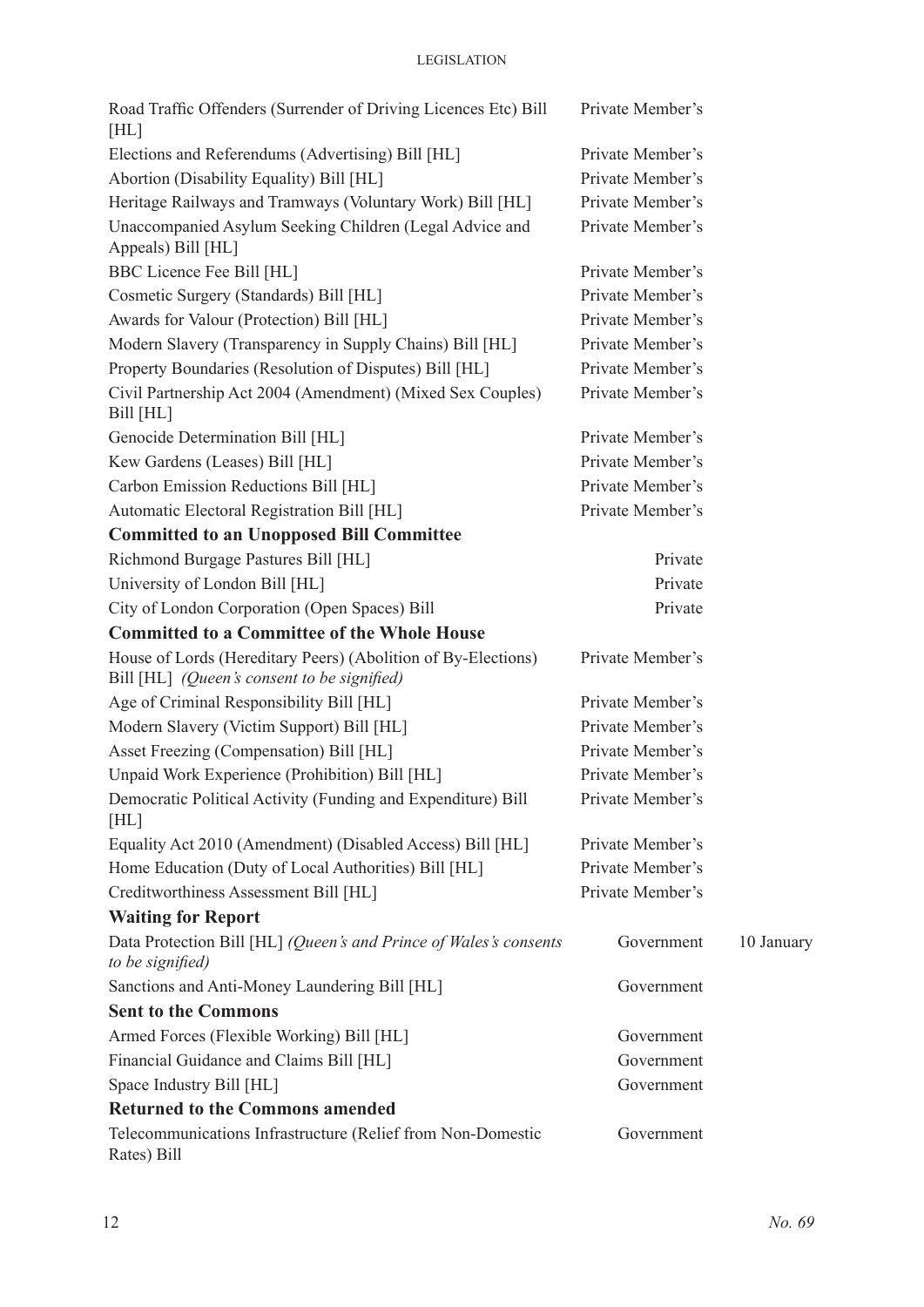# **Statutory Instruments in Progress**

#### **Affirmative Instruments waiting for consideration by the Joint Committee on Statutory Instruments**

Draft Small Business, Enterprise and Employment Act 2015 (Consequential Amendments, Savings and Transitional Provisions) Regulations 2017

Draft Transfer of Responsibility for Relevant Children (Extension to Wales, Scotland and Northern Ireland) Regulations 2017

Draft Environmental Permitting (England and Wales) (Amendment) Regulations 2018

Draft European Parliamentary Elections (Amendment) Regulations 2018

Draft European Parliamentary Elections Act 2002 (Amendment) Regulations 2018

Draft Gambling Act 2005 (Amendment of Schedule 6) Order 2018

#### **Affirmative Instruments waiting for Affirmative Resolution**

Draft Hunting Act 2004 (Exempt Hunting) (Amendment) Order 2015 *7th Report, Session 2015–16, from the Secondary Legislation Scrutiny Committee*

Draft Non-Contentious Probate Fees Order 2017 *26th Report, Session 2016–17, from the Joint Committee on Statutory Instruments, 28th Report, Session 2016–17, from the Secondary Legislation Scrutiny Committee*

Draft Trade Union (Deduction of Union Subscriptions from Wages in the Public Sector) Regulations 2017 *29th Report, Session 2016–17, from the Secondary Legislation Scrutiny Committee*

Draft Criminal Justice (Scotland) Act 2016 (Consequential Provisions) Order 2017 *(10 January)*

Draft European Union (Definition of Treaties) (Enhanced Partnership and Cooperation Agreement) (Kazakhstan) Order 2017

Draft European Union (Definition of Treaties) (Partnership and Cooperation Agreement) (Turkmenistan) Order 2017

Draft Policing and Crime Act 2017 (Maritime Enforcement Powers: Code of Practice) Regulations 2017

Draft Transparency of Donations and Loans etc. (Northern Ireland Political Parties) Order 2018

Draft Environmental Protection (Microbeads) (England) Regulations 2017 *13th Report from the Secondary Legislation Scrutiny Committee (18 December)*

Draft Sub-national Transport Body (Transport for the North) Regulations 2017 *11th Report from the Secondary Legislation Scrutiny Committee (18 December)*

Draft Armed Forces Act 2006 (Amendment of Schedule 2) Order 2017

Draft Housing and Planning Act 2016 (Banning Order Offences) Regulations 2017 *13th Report from the Secondary Legislation Scrutiny Committee*

Draft Judicial Pensions (Fee-Paid Judges) (Amendment) Regulations 2017

Draft Co-operative and Community Benefit Societies Act 2014 (Amendments to Audit Requirements) Order 2017

Draft Higher Education (Access and Participation Plans) (England) Regulations 2017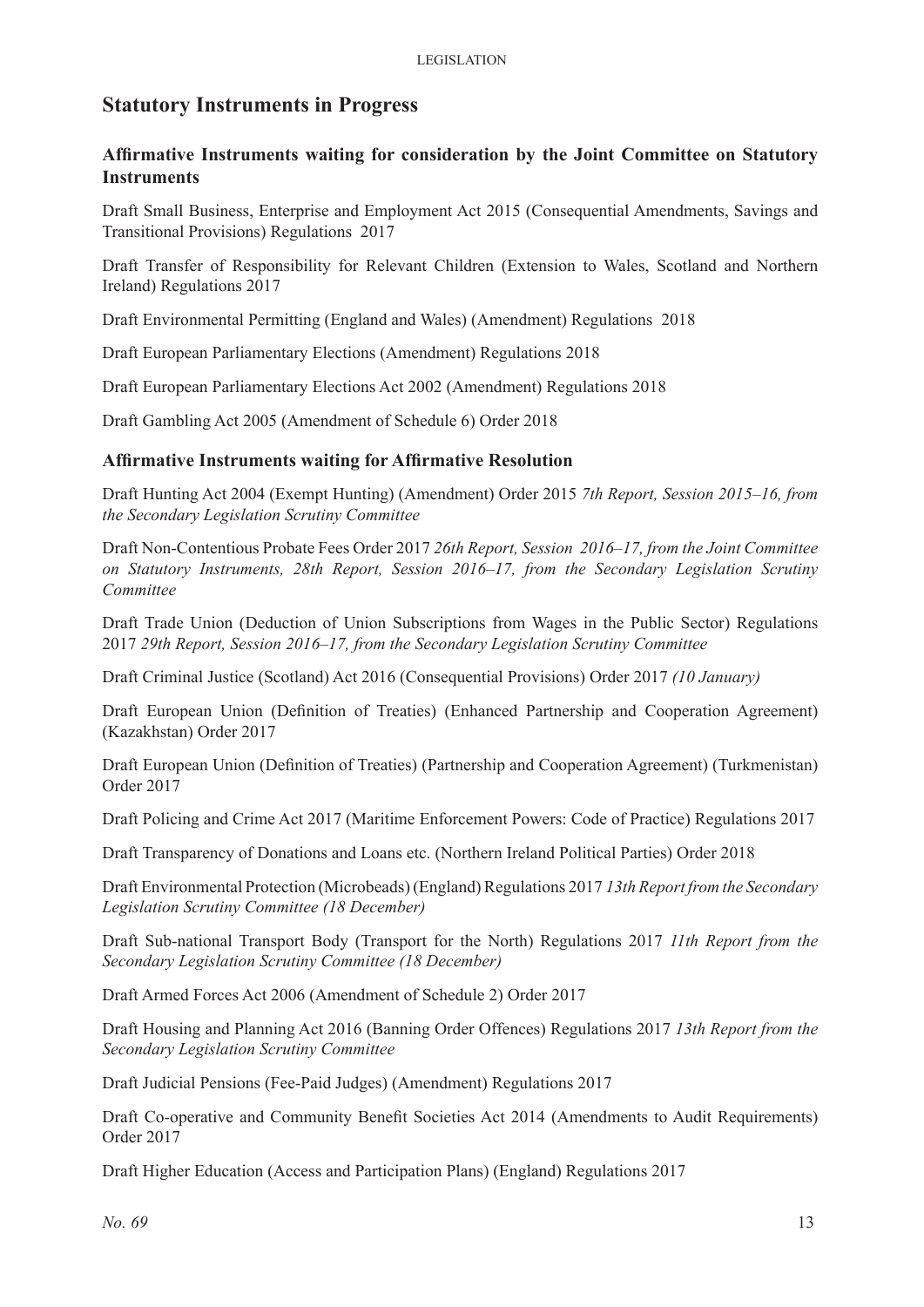#### **Negative Instruments**

Universal Credit (Housing Costs Element for Claimants Aged 18 to 21) (Amendment) Regulations 2017 *28th Report from the Secondary Legislation Scrutiny Committee, Session 2016–17. Praying time expired 22 April.* 

Universal Credit (Tenant Incentive Scheme) Amendment Regulations 2017 *31st Report from the Secondary Legislation Scrutiny Committee, Session 2016–17. Praying time expired 29 June.* 

Social Security Benefit Up-rating Regulations 2017 *Not reported by the Secondary Legislation Scrutiny Committee. Praying time expired 22 June.*

Water Abstraction (Specified Enactments) Regulations 2017 *10th Report from the Secondary Legislation Scrutiny Committee. Praying time expired 14 December.* 

Water Abstraction and Impounding (Exemptions) Regulations 2017 *10th Report from the Secondary Legislation Scrutiny Committee. Praying time expired 14 December.* 

Water Abstraction (Revocations etc.) (England) Order 2017 *10th Report from the Secondary Legislation Scrutiny Committee. Praying time expired 14 December.* 

Water Abstraction (Transitional Provisions) Regulations 2017 *10th Report from the Secondary Legislation Scrutiny Committee. Praying time expired 14 December.* 

#### **Other Instruments**

Draft Airports National Policy Statement: new runway capacity and infrastructure at airports in the South East of England

Revised Draft Airports National Policy Statement: new runway capacity and infrastructure at airports in the South East of England *Scrutiny period expires 23 March 2018*

#### **Paper waiting for Affirmative Resolution**

Particulars of Proposed Designation of Age-Verification Regulator

# **Retirements**

*The following members of the House have given notice of their intention to retire.*

Baroness Sharples (18 December)

Lord Condon (21 December)

Lord MacLaurin of Knebworth (22 December)

Lord Blyth of Rowington (1 January 2018)

Lord Clinton-Davis (10 January 2018)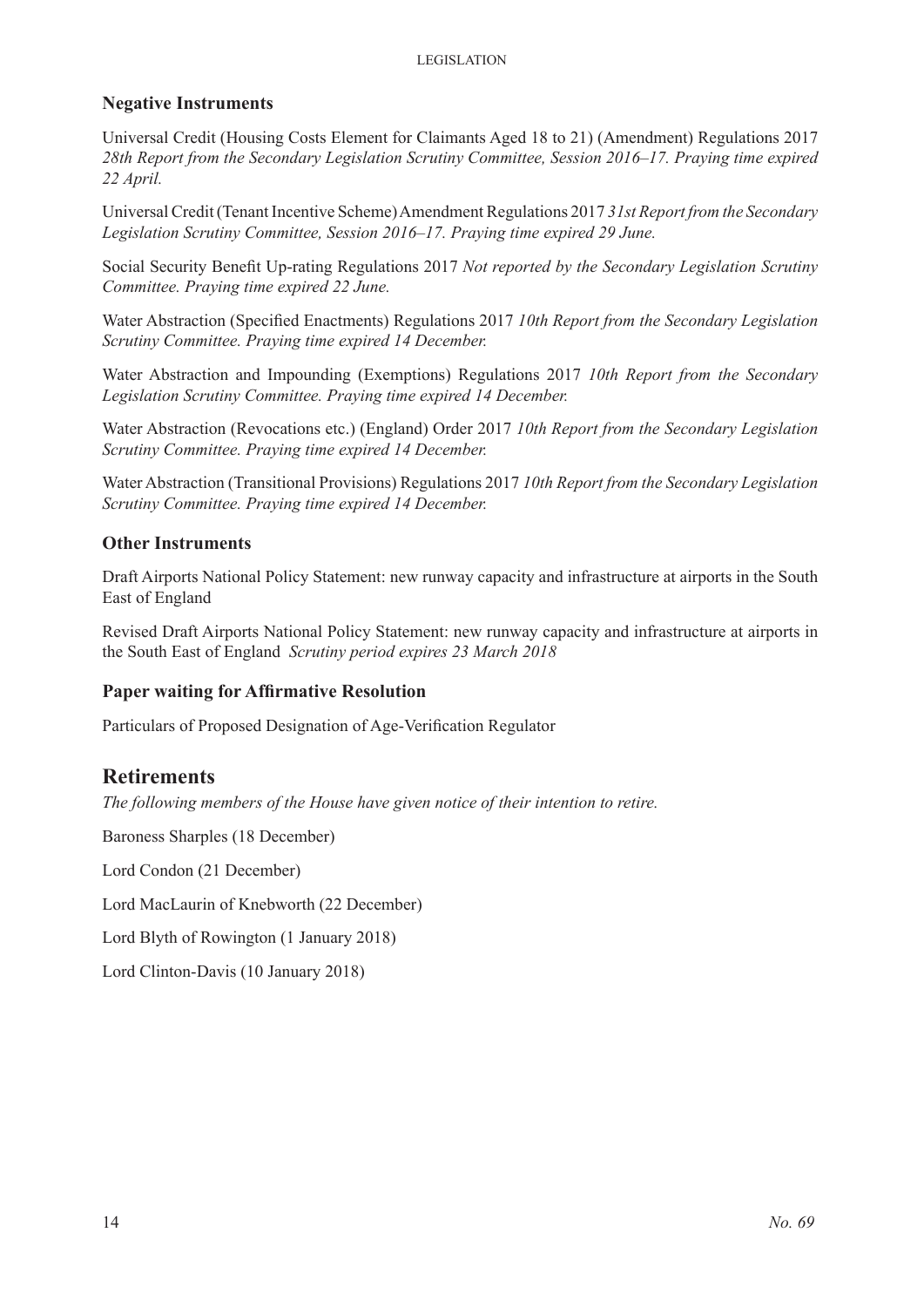# **Committees**

*Unless otherwise indicated, Committees meet in the Lords' rooms in the Committee Corridor. Only the next meeting of each Committee is listed below. Further details of these meetings, and of planned further meetings, may be found in the House of Lords Committees Weekly Bulletin.*

# **Monday 18 December** House of Lords Commission The Lord Speaker's **Office** 10.30am National Security Strategy (Joint Committee) Room 4A 3.30pm **Tuesday 19 December** Science and Technology Committee Room 4A 9.40am EU Justice Sub-Committee Room 3 10.30am Artificial Intelligence Committee Room 4A 3.15pm Communications Committee Room 2 3.15pm **Wednesday 20 December** EU Financial Affairs Sub-Committee Room 4A 10.00am Constitution Committee Room 1 10.15am EU Home Affairs Sub-Committee Room 3 10.15am EU Energy and Environment Sub-Committee Room 2 10.30am International Relations Committee Room 4 10.30am Secondary Legislation Scrutiny Committee Room 2A 10.30am European Union Committee Room 2 2.00pm Statutory Instruments (Joint Committee) Room 7 3.45pm **Tuesday 9 January** Political Polling and Digital Media Committee Room 2 10.45am Natural Environment and Rural Communities Act 2006 Committee Room 1 11.00am Economic Affairs Committee Room 1 3.30pm **Thursday 11 January** EU Internal Market Sub-Committee Room 4A 10.00am EU External Affairs Sub-Committee Room 1 10.00am **Monday 15 January** Liaison Committee Room 1 4.30pm **Monday 5 March** Procedure Committee Room 1 5.00pm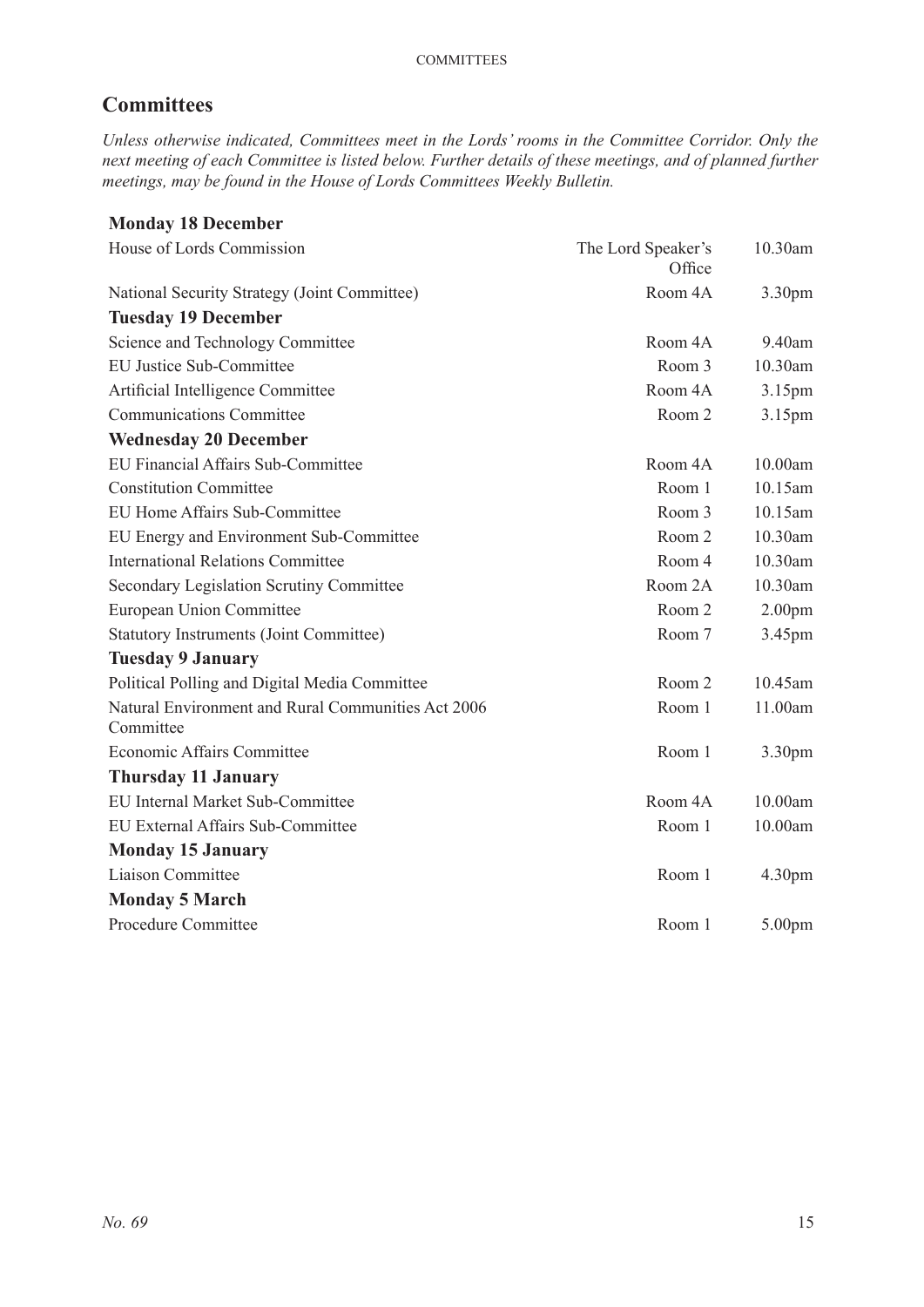# **Minutes of Proceedings of Thursday 14 December 2017**

*The House met at 11.00am.*

*Prayers were read by the Lord Bishop of Carlisle.*

1 **Notification of retirement** The Clerk of the Parliaments informed the House that he had received written notice from Baroness Sharples under section 1 of the House of Lords Reform Act 2014 stating that she would retire from the House on 18 December.

2 **Barony of Cochrane of Cults in the Peerage of the United Kingdom** The Petition of Thomas Hunter Vere Cochrane claiming to have succeeded to the Barony of Cochrane of Cults in the Peerage of the United Kingdom and praying that the Clerk of the Parliaments might be directed to enter the petitioner as Lord of Cochrane of Cults on the register of hereditary peers maintained under Standing Order 10(5) was presented and referred to the Lord Chancellor for a report to the House pursuant to Standing Order 11.

#### **Public Business**

3 **Budget: north east of England** A question was asked by Lord Beith and answered by Lord Young of Cookham.

4 **Paradise Papers** A question was asked by Lord Anderson of Swansea and answered by Lord Bates.

5 **Disabled Students' Allowance** A question was asked by Lord Addington and answered by Viscount Younger of Leckie.

6 **Grenfell Tower** A question was asked by Lord Kennedy of Southwark and answered by Lord Young of Cookham.

7 **Probation Service** A private notice question was asked by Lord Laming and answered by Lord Keen of Elie.

8 **Business of the House** Earl Howe, on behalf of the Lord Privy Seal (Baroness Evans of Bowes Park), moved that Standing Order 40(1) (*Arrangement of the Order Paper*) be dispensed with on Tuesday 19 December to enable the debate on the motion in the name of Lord Burns to begin before oral questions. The motion was agreed to.

9 **Business of the House** Earl Howe, on behalf of the Lord Privy Seal (Baroness Evans of Bowes Park), moved that the debates on the motions in the names of Baroness Dean of Thornton-le-Fylde and Lord Bach set down for today shall each be limited to  $2\frac{1}{2}$  hours. The motion was agreed to.

10 **Vulnerable children** (2½-hour debate) Baroness Dean of Thornton-le-Fylde moved that this House takes note of the report by the Children's Commissioner for England, *On measuring the number of vulnerable children in England*, published in July. After debate, the motion was agreed to.

11 **Poverty and disadvantage** A question was asked by Lord Bird and, after debate, answered by Baroness Buscombe.

12 **Bach Commission: the Right to Justice** (2½-hour debate) Lord Bach moved that this House takes note of the report of the Bach Commission, *The Right to Justice*, published in September. After debate, the motion was agreed to.

*The House adjourned at 5.39pm until Friday 15 December at 10.00am.*

**Ed Ollard** *Clerk of the Parliaments*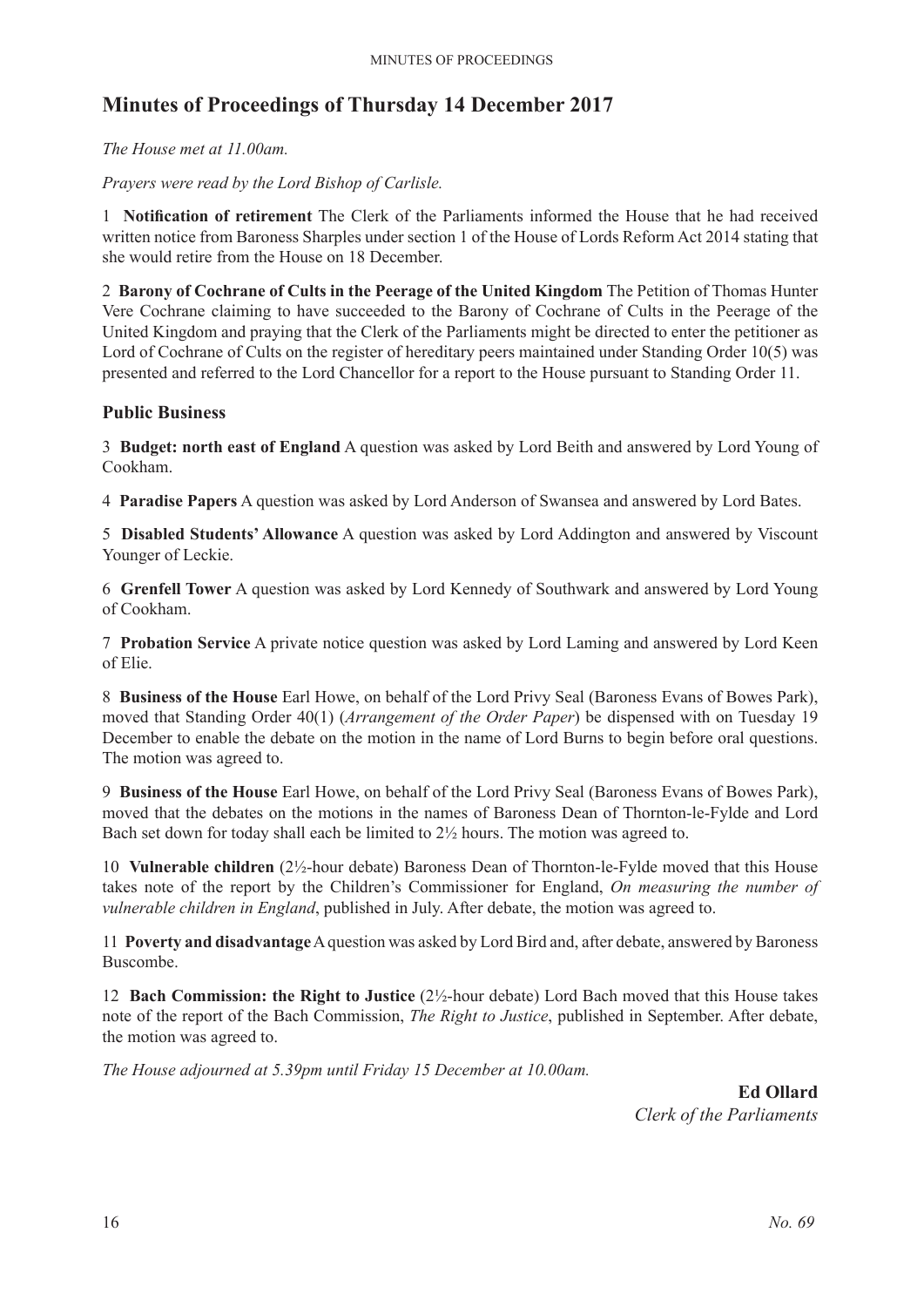# **Papers**

*All statutory instruments laid before the House are accompanied by an Explanatory Memorandum presented by command of Her Majesty, unless otherwise indicated.*

#### **Command Papers**

The following papers were presented to the House by command of Her Majesty:

1. Justice—Limiting the use of Complainants' Sexual History in Sex Cases—Section 41 of the Youth and Criminal Evidence Act 1999: The Law on the Admissibility of Sexual History Evidence in Practice.

(9547)

2. Education—Unlocking Talent, Fulfilling Potential: A plan for improving social mobility through education. (9541)

3. Departmental Minute—Ministry of Defence Minute, dated 14 December 2017, concerning grant-inkind of equipment to the Jordanian armed forces.  $(-)$ 

#### **Affirmative Instrument**

The following instrument was laid before the House for approval by resolution:

1. Draft Gambling Act 2005 (Amendment of Schedule 6) Order 2018

#### **Negative Instruments**

The following instruments were laid before the House:

- 1. Merchant Shipping (Working Time: Inland Waterways) (Amendment) Regulations 2017 (1149)
- 2. Road Vehicles (Payment of Duty by Credit Card) (Prescribed Fee) Regulations 2017 (1239)
- 3. Road Vehicles (Construction and Use) (Amendment etc.) (No. 2) Regulations 2017 (1251)
- 4. Greater London Authority (Consolidated Council Tax Requirement Procedure) Regulations 2017 (1252)
- 5. Government Resources and Accounts Act 2000 (Estimates and Accounts) (Amendment) Order 2017 (1256)
- 6. Whole of Government Accounts (Designation of Bodies) Order 2017 (1259)
- 7. Superannuation (Admission to Schedule 1 to the Superannuation Act 1972) Order 2017 (1261)

#### **Papers not subject to Parliamentary Proceedings**

The following papers were laid before the House:

- 1. Annual Report on Special Advisers
- 2. Appeals Statement in Relation to the Proposal for the Designation of the Age-Verification Regulator

3. The Third Annual Report by Welsh Ministers about the Implementation and Operation of Part 2 (Finance) of the Wales Act 2014 2017

4. The UK Government's Third Annual Report on the Implementation and Operation of Part 2 (Finance) of the Wales Act 2014

5. Report on use of Closed Material Procedure (From 25 June 2016 to 24 June 2017)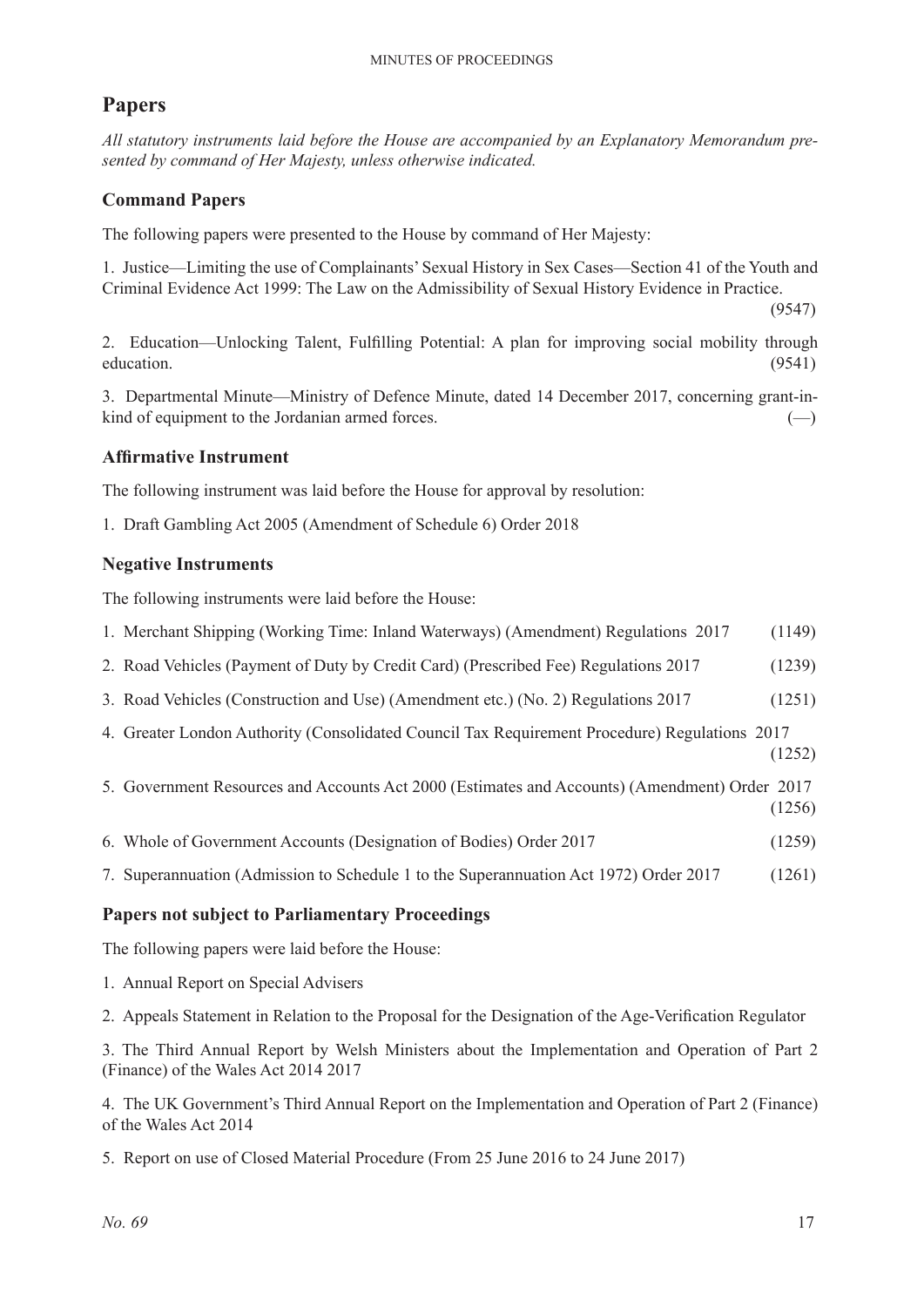# **Paper Subject to Affirmative Resolution**

The following paper was laid before the House:

1. Particulars of Proposed Designation of Age-Verification Regulator